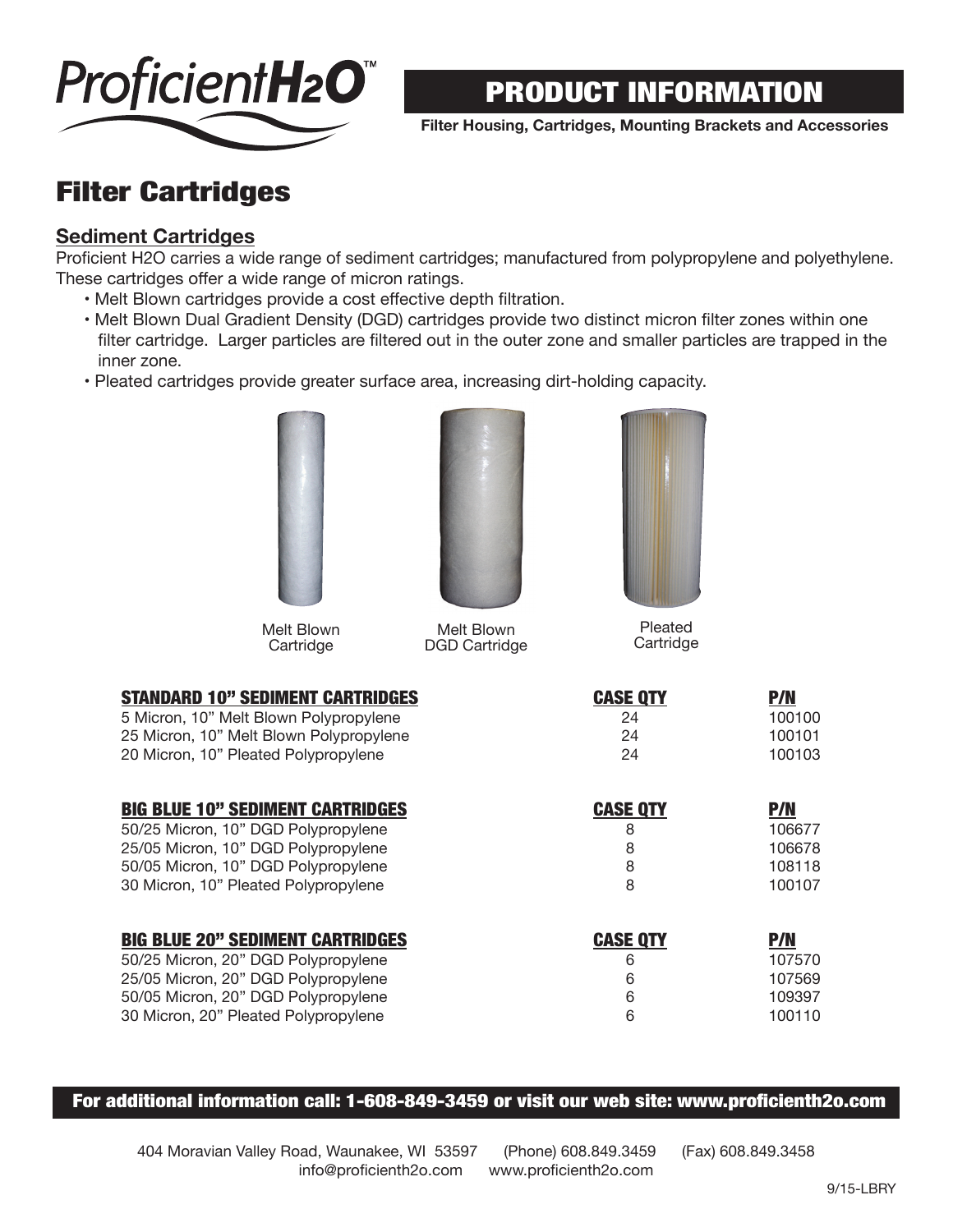

**Filter Housing, Cartridges, Mounting Brackets and Accessories**

### **Carbon Cartridges**

Proficient H2O carbon based cartridges are engineered for a wide range of contaminant reduction. Our most common are our granular cartridges for chlorine, taste and odor reduction.

Additional carbon types and styles of cartridges are available for specific contaminant reduction - Consult Factory for additional information.

| Standard<br>10" GAC Cartridge                                                                      | <b>Big Blue</b><br>GAC Cartridge | In-Line<br><b>GAC Cartridge</b> |
|----------------------------------------------------------------------------------------------------|----------------------------------|---------------------------------|
| <b>STANDARD 10" CARBON CARTRIDGE</b><br>Carbon, 10" GAC Premium<br>Max Recommended Flow Rate 1 GPM | <b>CASE QTY</b><br>12            | <b>P/N</b><br>100069            |
| <b>BIG BLUE 10" GAC CARTRIDGE</b><br>Carbon, Big Blue 10" GAC<br>Max Recommended Flow Rate 2 GPM   | <b>CASE QTY</b><br>8             | <b>P/N</b><br>100073            |
| <b>BIG BLUE 20" GAC CARTRIDGE</b><br>Carbon, Big Blue 20" GAC<br>Max Recommended Flow Rate 4 GPM   | <b>CASE QTY</b><br>4             | <b>P/N</b><br>100074            |
| <b>IN-LINE GAC CARTRIDGE</b><br>Carbon, 2x10 GAC, 1/4" FPT<br>Max Recommended Flow Rate 0.5 GPM    | <b>CASE QTY</b><br>25            | <b>P/N</b><br>100097            |

#### **Specialty Cartridges**

Proficient H2O also carries many other cartridges for special applications such as deionization, low volume water softening, iron reduction, etc. Please contact factory for additional information.

#### For additional information call: 1-608-849-3459 or visit our web site: www.proficienth2o.com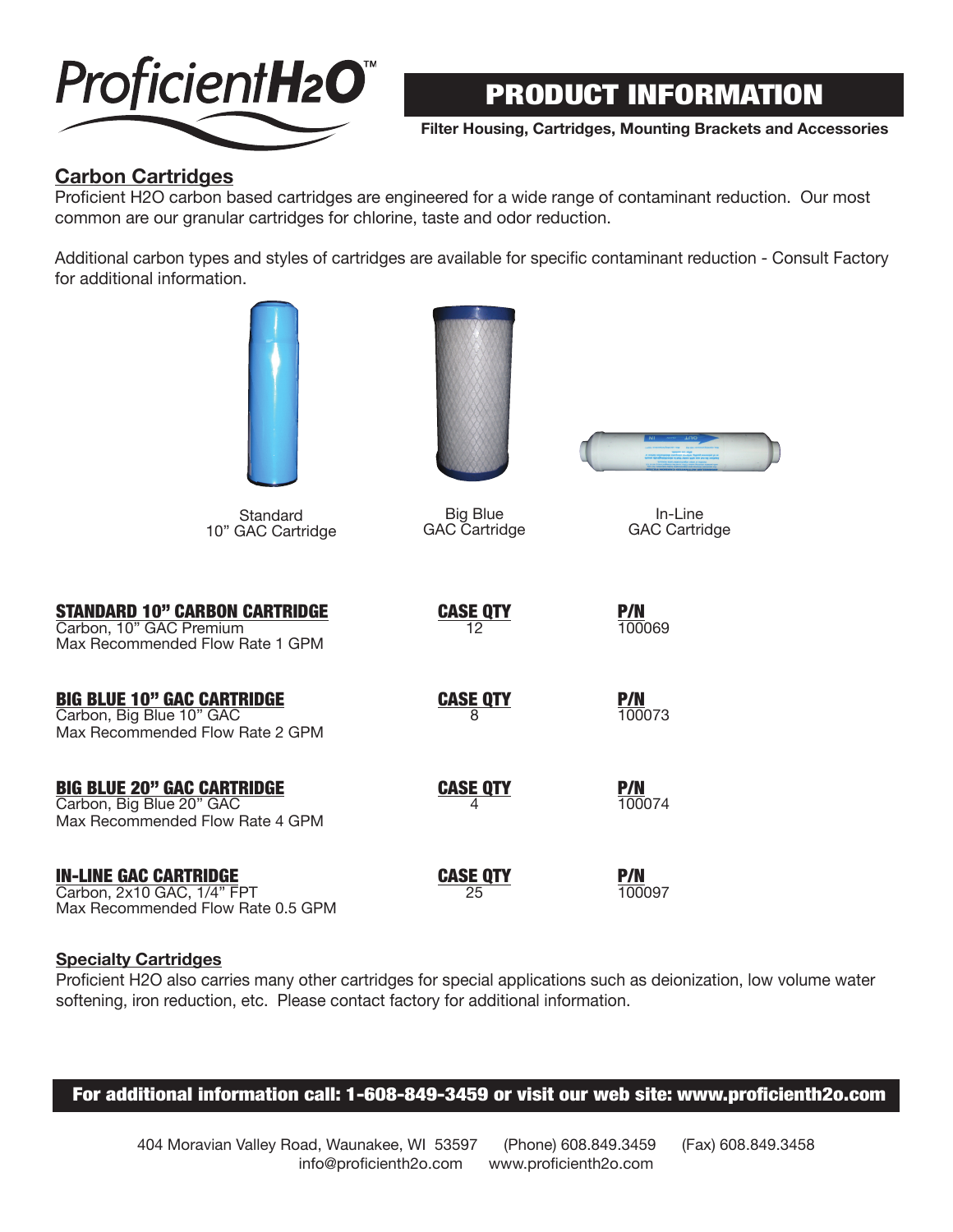

**Filter Housing, Cartridges, Mounting Brackets and Accessories**

## Filter Housings

**Slim Line Housings** are manufactured of polypropylene. They are sealed with a top seated 237 Buna-N o-ring and Acme square thread closure. Cap comes with four mounting bosses for rigid "L" bracket mounting. 3/8" & 1/2" FNPT ports are available. Slim line housings incorporate the same application and chemical resistance features as the standard housings, but with a slimmer and shorter external design. Housings are designed to use the same cartridges as the standard housings, but are designed for lower flow rates and conservation of space.



**Big Blue Housings** are manufactured of reinforced FDA grade polypropylene. The specially designed High Flow Polypropylene (HFPP) cap is available with either a 1" or 1-1/2" FNPT ports. All housings are sealed with a top seated #357 Buna-N oring and use Acme square threads for closure. The Big Blue #10 models are recommended for flow rates up to 25 gpm with sediment cartridges; the Big Blue #20 models are recommended for flow rates up to 40 gpm with sediment cartridges. Housings can be piped in parallel to obtain higher flow rates.



**The Clear Housing Bodies** are manufactured of clear FDA Styrene-Acrilonitrile (SAN) which has been stress relieved for added clarity and strength. Reinforced polypropylene caps are manufactured to best meet your needs. Housing are sealed with top seated 241 and 237 Buna-N orings and Acme square thread closure for service reliability.

Clear bodies offer on-site examination of flow, cartridge performance and life. The SAN/Polypropylene construction combination has excellent chemical compatibility.

Standard 3/4" FNPT ports for medium to heavy applications. The standard body style (#10 length) is available with Mounting Bracket style cap.

**Caution:** Clear housings may crack or craze with time causing failure and leakage, if exposed to organic solvents such as those found in aerosol sprays from cleaning products and insecticides.

**Warning:** Housings should not be installed where exposed to direct sunlight.

| <b>Filter Housings</b>                                   | <b>CASE QTY</b> | <b>P/N</b> |
|----------------------------------------------------------|-----------------|------------|
| Housing 3/8" #10 Blue Slim Line w/Pressure Relief Button | 12              | 100077     |
| Housing 1/2" #10 Blue Slim Line w/Pressure Relief Button | 12              | 100080     |
| Housing 3/4" #10 Clear w/Pressure Relief Button          | 12              | 100082     |
| Housing 1" #10 Big Blue w/Pressure Relief Button         | 6               | 100089     |
| Housing 1" #20 Big Blue w/Pressure Relief Button         | 4               | 100090     |
| Housing 1-1/2" #10 Big Blue w/Pressure Relief Button     | 6               | 100091     |
| Housing 1-1/2" #20 Big Blue w/Pressure Relief Button     |                 | 100092     |

#### *Cartridge selections will determine actual flow of system. Additional sizes/styles available - consult factory.*

#### For additional information call: 1-608-849-3459 or visit our web site: www.proficienth2o.com

404 Moravian Valley Road, Waunakee, WI 53597 (Phone) 608.849.3459 (Fax) 608.849.3458 info@proficienth2o.com www.proficienth2o.com